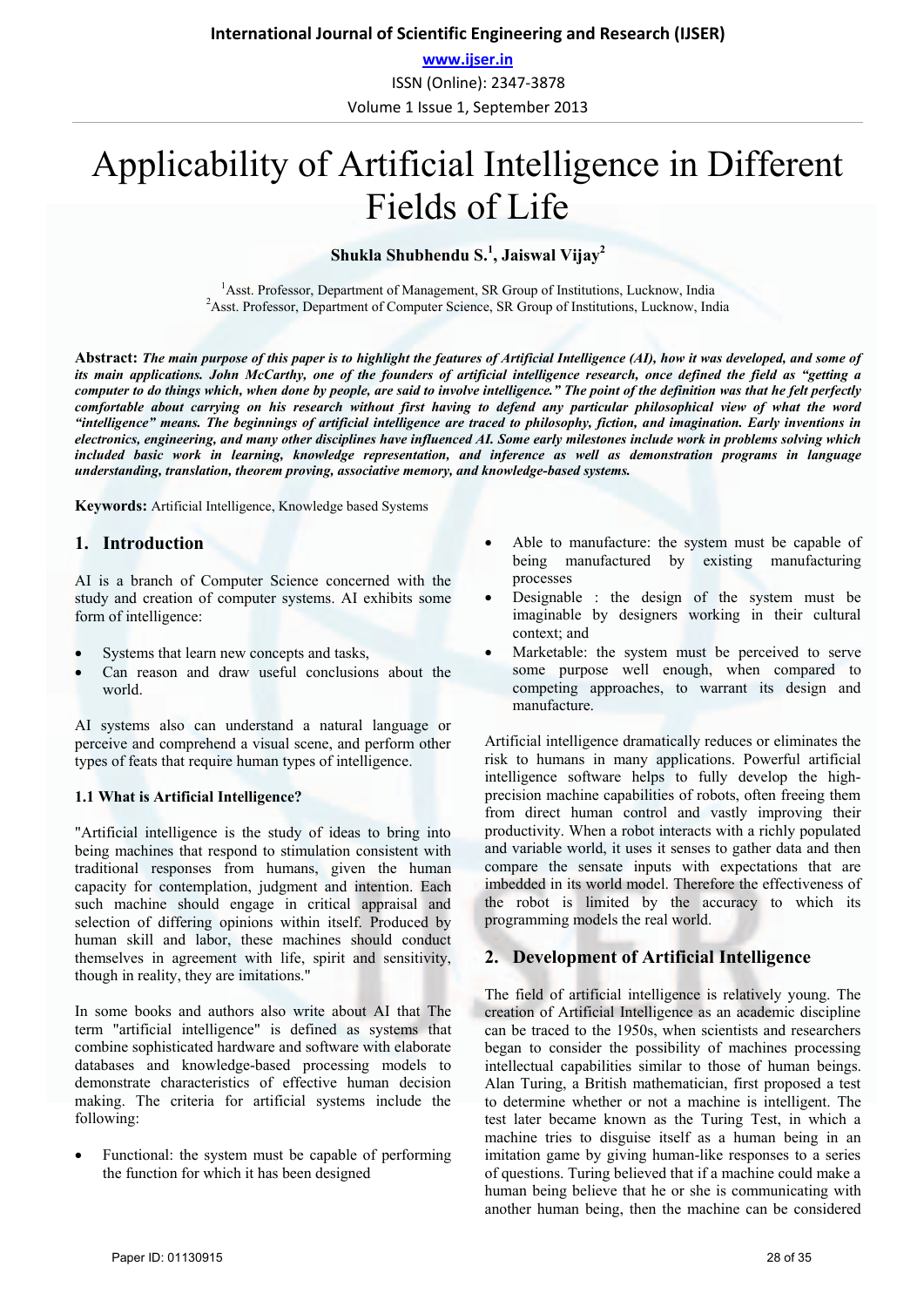# **www.ijser.in** ISSN (Online): 2347-3878

Volume 1 Issue 1, September 2013

as intelligent as a human being. The term "artificial intelligence" itself was created in 1956 by a professor of Massachusetts Institute of Technology, John McCarthy. McCarthy created the term for a conference he was organizing that year. The conference, which was later called the Dartmouth Conference by AI researchers, established AI as a distinct discipline. The conference also defined the major goals of AI: to understand and model the thought processes of humans and to design machines that mimic this behavior. Much of the AI research in the period between 1956 and 1966 was theoretical in nature. The very first AI program, the Logic Theorist (presented at the Dartmouth Conference) was able to prove mathematical theorems. Several other programs were later on developed by taking the advantage of AI such as "Sad Sam,"( written by Robert K. Lindsay in 1960 ) that understood simple English sentences and was capable of drawing conclusions from facts learned in a conversation . The conclusions drawn depend on the data which is called knowledge Base (KB) in AI.

Another was ELIZA, a program developed in 1967 by Joseph Weizenbaum at MIT that was capable of simulating the responses of a therapist to patients. With more and more successful demonstrations of the feasibility of AI, the focus of AI research shifted. Researchers turned their attention to solving specific problems in areas of possible AI application. This shift in research focus gave rise to the present-day definition of AI, that is, "a variety of research areas concerned with extending the ability of the computer to do tasks that resemble those performed by human beings," as V. Daniel Hunt puts it in his 1988 article "The Development of Artificial Intelligence" (Andriole 52). Some of the most interesting areas of current AI research include expert systems, neural networks, and robotics.

# **3. Evolution of Sub disciplines of Artificial Intelligence**

The following figure 1.1 shows the attachment of AI with other disciplines of Science. It shows how the AI is attached and important for other disciplines.



**Figure 1.1:** Attachment of AI with other disciplines of Science

#### **3.1 Expectations: AI in daily life**

- Communications
- Time management
- Health & safety
- Education
- Goals, informational needs
- Games, recreation, activities
- Products, purchases, marketing
- Opportunistic planning
- Augmentation of cognition

#### **3.2 Expectations: AI in Science**

- Automated discovery
- Design of experiments
- Triaging of resources
- Interpretation of data
- Probing complexity
- Biology, chemistry, medicine, climate

#### **3.3 Expectations: AI and Infrastructure**

- Transportation
- Commerce decision making
- Agriculture
- Engineering & architecture
- Power & conservation

#### **3.4 Expectations: AI and the Consumers**

- Evolving relationship with computation
- Sensing, reasoning & learning
- Personalized smart applications
- Products & services
- Challenges and opportunities with data & privacy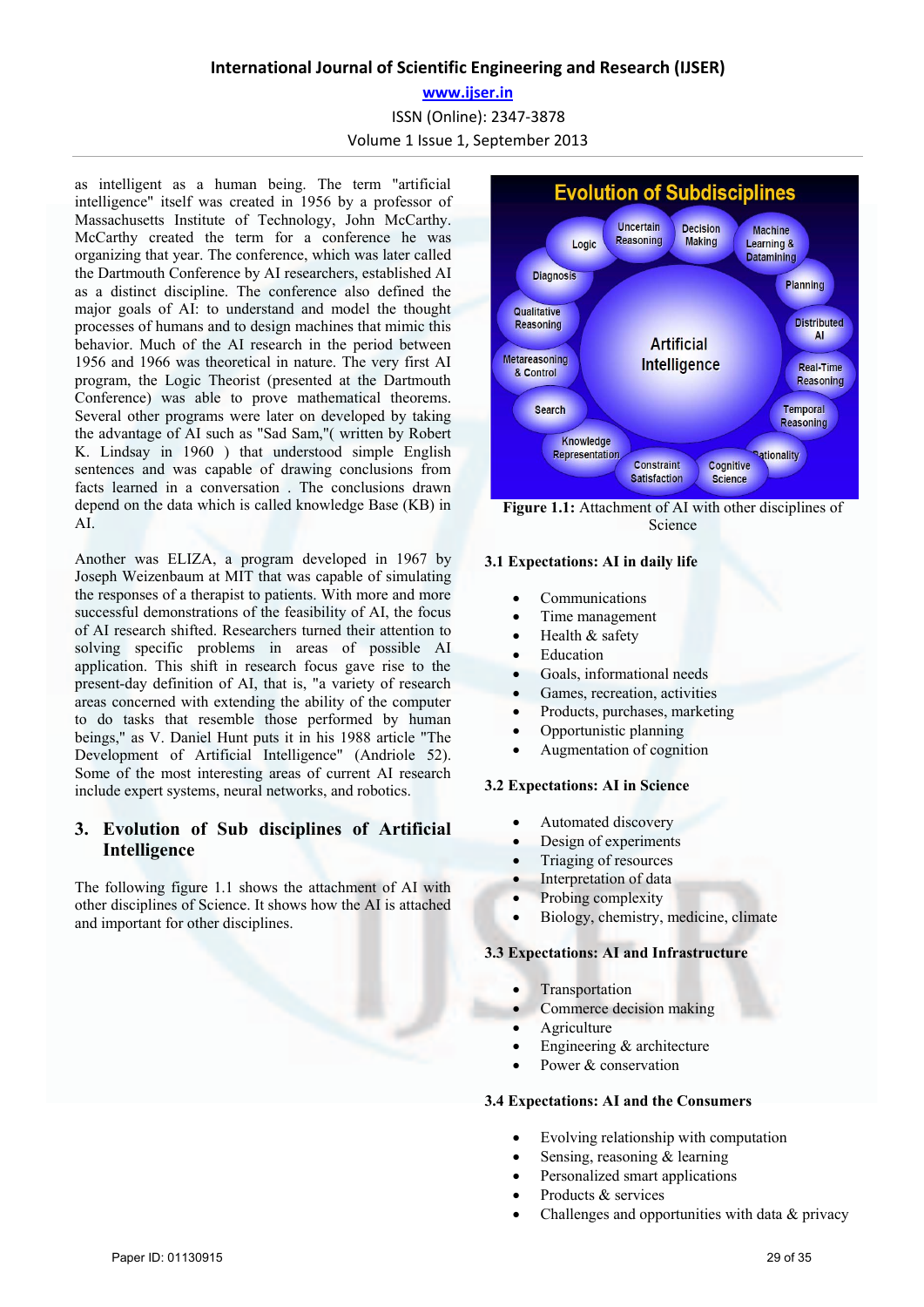# **4. Applications of Artificial Intelligence**

Artificial intelligence has been used in a wide range of fields including medical diagnosis, stock trading, robot control, law, remote sensing, scientific discovery and toys. However, many AI applications are not perceived as AI: "A lot of cutting edge AI has filtered into general applications, often without being called AI because once something becomes useful enough and common enough it's not labeled AI anymore," Nick Bostrom reports. "Many thousands of AI applications are deeply embedded in the infrastructure of every industry." the late 90s and early 21st century, AI technology became widely used as elements of larger systems, but the field is rarely credited for these successes. For example;

- Finance
- Hospitals and Medicines
- Heavy Industries
- Online and Telephone Customer Service
- Transportation
- Telecommunication
- Toys and Games
- Music
- Aviation
- News, Publishing & Writing

#### **4.1 AI and Education**

Artificial Intelligence research can make a valuable contribution to the education of human beings. An intellectual problem is solved, at least in many cases, by dividing it into pieces and developing a technique for each sub problem. The sub problems are the same whether it is a computer or a person trying to solve the problem. If a certain technique proves valuable for the computer, it may be helpful for a human problem solver to be aware of the computer's methods.

Some researchers in cognitive science and education have proposed the idea of intelligent CAI (computer assisted instruction), in which a computer would be programmed as a "tutor" that would observe the efforts of a student in solving a problem. The tutor would know about some of the mistaken ideas people can have about a particular class of problem and would notice a student falling into one of those traps. It could then offer advice tailored to the needs of that individual student. A second educational advantage is indirect but ultimately more important. By deliberately learning to imitate mechanical thinking, the learner becomes able to articulate what mechanical thinking is and what it is not. The exercise can lead to greater confidence about the ability to choose a cognitive style that suits the problem.

## **4.2 Expert Systems**

The first area of AI application we explore is expert systems, which are AI programs that can make decisions

Paper ID: 01130915 30 of 35

which normally require human level of expertise. A program called DENDRAL, developed at the Stanford Research Institute in 1965, was the grandparent of expert systems. Much like a human chemist, it could analyze information about chemical compounds to determine their molecular structure. A later program called MYCIN was developed in the mid-1970s and was capable of helping physicians in diagnosis of bacterial infections. It is often referred to as the first true expert system.

Expert systems are perhaps the most easily implemented and most widely used AI technology. Although the effects of such systems may not be readily apparent, they have had a tremendous impact on our lives. In fact, many of the computer programs we use today can be considered expert systems. The spell-checking utility in our word processor is an expert system. It takes the role of a proofreader by reading a group of sentences, checking them against the known spelling and grammatical rules, and making suggestions of possible corrections to the writer. Expert systems, combined with robotics, brought about automation of the manufacturing process which accelerated production rate and reduced error. A typical assembly line that required hundreds of people in the 1950s now only requires ten to twenty people who supervise the expert systems that do the job. The pioneers in industrial automation are Japanese automobile manufacturers such as Toyota and Honda, with up to 80% automation of the manufacturing process.

The most advanced expert systems, like many other advanced technologies, are used extensively in military applications. An example is the next generation fighter plane of the U.S. Air Force -- the F-22 Raptor. The targeting computer onboard the Raptor takes the role of a radar controller by interpreting radar signals, identifying a target, and checking its radar signature against known enemy types stored in its database.

#### **4.3 Neural Networks**

Another area of great interest is neural networks, which implement the ability to learn into a computer program. The ability to make connections between facts and draw conclusions is central to learning. Humans rely on what we call common sense to make such connections. However, something that is common sense to us may be very difficult to implement in a computer program. One such common sense case is making a causal connection; as Charles L. Oritz Jr. wrote, "The occurrence of an event is never an isolated matter. An event owes its existence to other events which causally precede it; an event's presence is, in turn, felt by certain collections of subsequent events" (Artificial Intelligence Volume 111, p.73). Each node in a neural network must be able to take a number of inputs, process them to determine the connections that need to be made, and send outputs to the relevant nodes determined in the previous step. Each processing element in a neural network receives a number of inputs and determines to which processing elements it should send the input, and outputs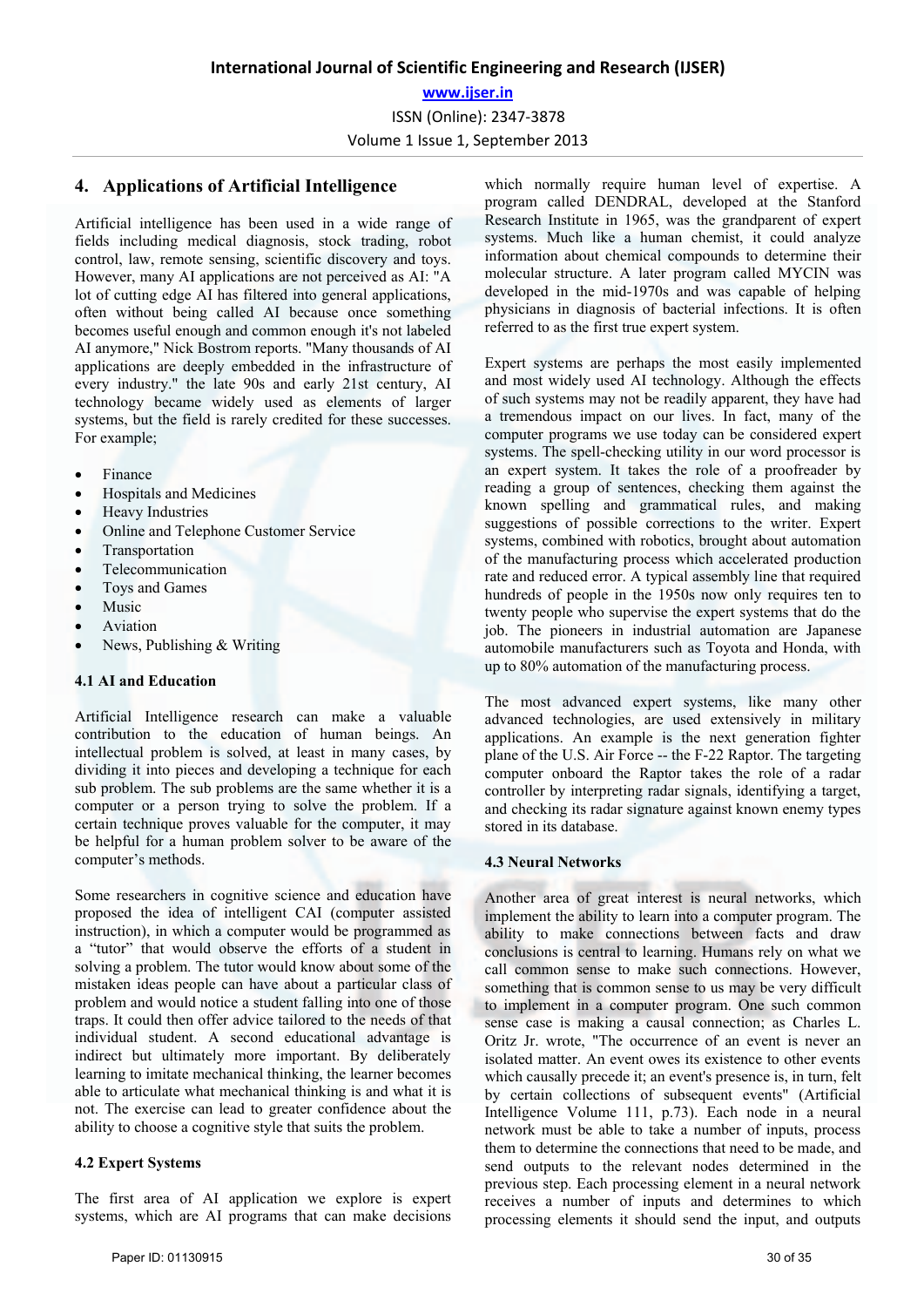the processed data to those processing elements, much like a human neuron does.

The aforementioned "Sad Sam" program is an example of the principles of a neural network in action, though it is primitive and works with limited input. Sam is capable of drawing a conclusion from known facts, given the sentences: "Jim is John's brother" and "Jim's mother is Mary," Sad Sam was smart enough to understand that Mary must therefore be John's Mother (ai.about.com). While it is relatively easy to let a program make connections among a limited set of information, there are innumerable connections that can be made about things in the real world. The huge number of connections that can be made in the real world makes implementation of sophisticated neural networks a daunting task. A spin-off of the neural network problem is the fuzzy logic problem, which deviates from traditional yes-or-no type of Boolean logic. In fuzzy logic, values are no longer discrete and mutually exclusive; that is, a value can belong to two categories simultaneously. An example is when one talks about temperature: ninety degrees Fahrenheit is "hot" when one is talking about outdoor temperature, but for body temperature, it is abnormally "cold." Through the implementation of fuzzy logic, a neural network would be able to make that same judgment.

There are still many problems in neural network research, including creating algorithms to make the connections, to determine which sets of data should be connected, and even to abandon irrelevant data when necessary. Miscellaneous aspects of the human learning process can present challenges with the implementation of a neural network. The complexity of these problems is the reason why there remains much theoretical work to be done in the field. While a complete set of solutions lies beyond the scope of the theories and technology currently available, the principles and partial solutions of the problem have been implemented with great success. Deep Blue, the chessplaying program developed by IBM, is one of the few examples of an application of neural networking principles. It was capable of learning from previous games and predicting the possible moves of an opponent. As our understanding of the human brain and the learning process grows, so will our ability to create more effective algorithms of learning and making connections among known ideas.

#### **4.4 AI in Robotics**

Robotics is one field within artificial intelligence. It involves mechanical, usually computer-controlled, devices to perform tasks that require extreme precision or tedious or hazardous work by people. Traditional Robotics uses Artificial Intelligence planning techniques to program robot behaviors and works toward robots as technical devices that have to be developed and controlled by a human engineer. The Autonomous Robotics approach suggests that robots could develop and control themselves autonomously. These robots are able to adapt to both uncertain and incomplete information in constantly changing environments. This is possible by imitating the learning process of a single natural organism or through Evolutionary Robotics, which is to apply selective reproduction on populations of robots. It lets a simulated evolution process develop adaptive robots.

Artificial Intelligence (AI) is a general term that implies the use of a computer to model and/or replicate intelligent behavior. Research in AI focuses on the development and analysis of algorithms that learn and/or perform intelligent behavior with minimal human intervention. These techniques have been and continue to be applied to a broad range of problems that arise in robotics, e-commerce, medical diagnosis, gaming, mathematics, and military planning and logistics, to name a few.

Several research groups fall under the general umbrella of AI in the department, but are disciplines in their own right, including: robotics, natural language processing (NLP), computer vision, computational biology, and e-commerce. Specifically, research is being conducted in estimation theory, mobility mechanisms, multi-agent negotiation, natural language interfaces, machine learning, active computer vision, probabilistic language models for use in spoken language interfaces, and the modeling and integration of visual, haptic, auditory and motor information.

Robotics is the area of AI technology most attractive to the public. In fact, robotics could be the area where AI can be most beneficial to mankind. The use of industrial robots that do repetitive tasks accurately has already increased the productivity of assembly lines in manufacturing plants. The addition of artificial intelligence to these industrial robots could further boost their productivity by allowing them to do a wider variety of tasks and to do so more efficiently. In the future, nano-robots not much bigger than a will be able to enter the human body, repair damaged organs, and destroy bacterium and cancer tissues. Special-purpose robots such as bomb-defusing robots and space exploration robots can go into hostile environments and accomplish tasks deemed too dangerous for humans.

While the benefit of robots with AI is great, there are numerous technical hurdles encountered when implementing AI in a robot, many of which are being researched today. A robot must be capable of perception in order to interact with the world around it. The ability to see, hear, and touch can be implemented through cameras, infrared and ultrasound sensors, collision sensors, and other devices. While implementing these physical sensors is relatively simple, making the robot make sense of this information can be quite difficult.

A robot called SHRDLU that can see and stack boxes on a table and even answer questions about objects on the table. Such a robot was truly a breakthrough, for it not only was able to see three dimensional objects but also had a basic understanding of physics and was able to use this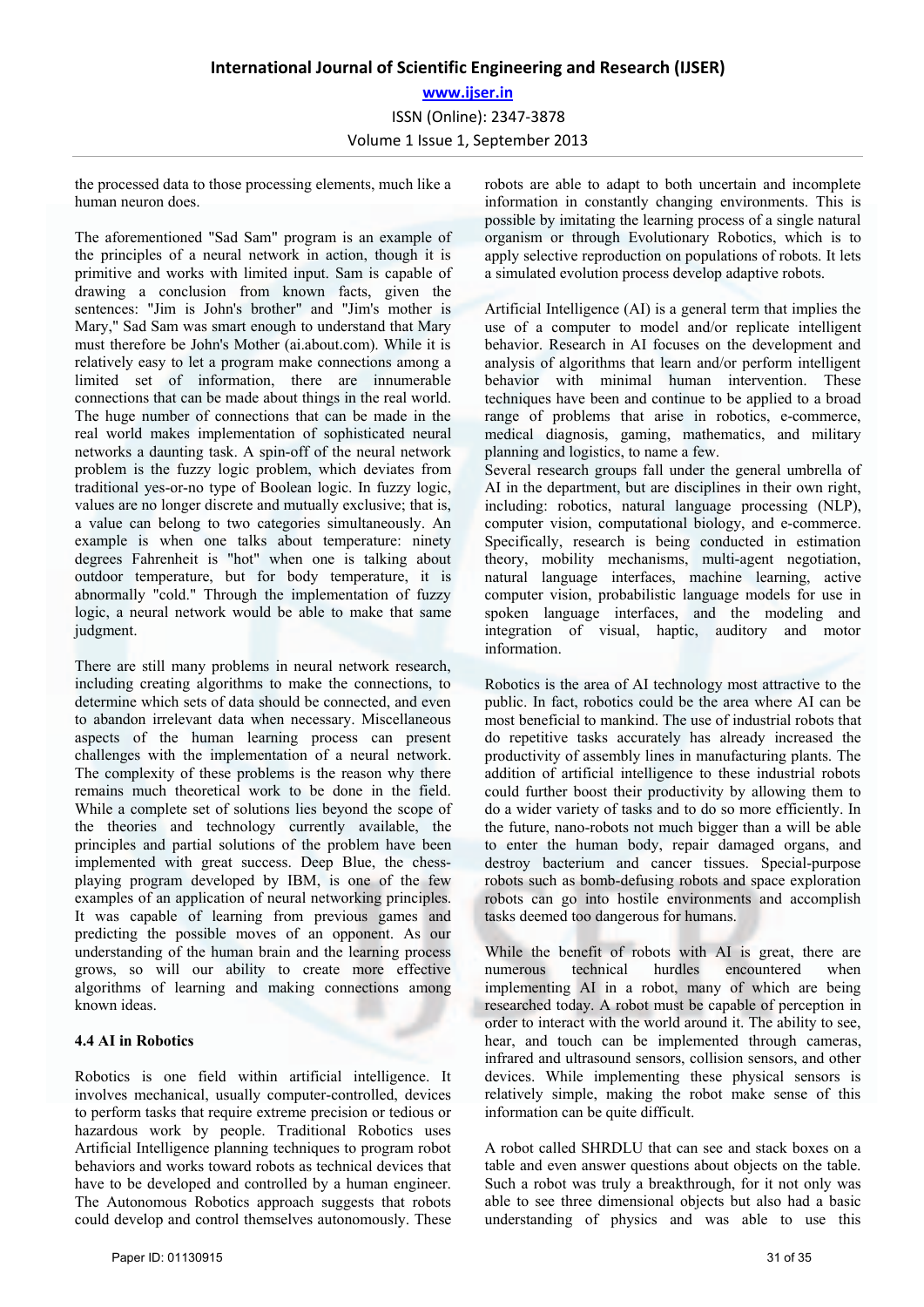#### **www.ijser.in**

ISSN (Online): 2347-3878

Volume 1 Issue 1, September 2013

knowledge to accomplish work on its own. However, one must not forget that these robots can only operate in a limited environment with a few stationery geometric objects, which the researchers called "the micro-blocks world" (ai.about.com). The real world is far more complex, as it contains far more dynamic objects.

#### **4.5 Social Challenges**

- Users need to understand the limits of their tools and agents. (Expert systems tend to be brittle)
- AI applications need to be created that help bring harmony to the world rather than which intensify battles.
- AI applications are needed which enhance the economy rather than reduce economic competition.
- AI extends the reach of automation and threatens to eliminate, if not change many white-collar jobs.
- AI raises the bar for information literacy and computer literacy.

# **5. Ethical and moral issues of Artificial Intelligence**

We are already living in that era's future, experiencing a golden age of technology, with no end, or limit, in sight. The moral and ethical implications of artificial intelligences are obvious and there are three sides to the argument. While one party argues that there are already too many of us living in poverty without work there is little or no reason to create mechanical laborers (that can think independently). And that we certainly should not create machines that can argue with us about such issues. Another party argues that society cannot develop or take advantage of resources without the help of machines that can think for themselves at least a little. And party number three simply doesn't care about the issue at all, as is typical of human society.

Isaac Asimov, the science fiction author, well known for his robot novels (amongst the myriad others), wrote the Three Laws of Robotics early in the last century which were incorporated into the "positronic" brains of his robots in order to protect humans from a "robot revolution", and to prevent other humans abusing them. :

#### **5.1 The Three Laws of Robotics**

- A robot may not injure a human being, or, through inaction, allow a human being to come to harm.
- A robot must obey the orders given it by human beings except where such orders would conflict with the First Law.
- A robot must protect its own existence as long as such protection does not conflict with the First or Second Law.

#### **5.2 Brainwashing**

The above three principles are a good example of the difficulty in programming an artificial brain. The human brain is evolved through millions of years of survival and social behavior. We are still undergoing this process.

Looking at human civilization with its diverse cultural, religious, ethical and moral values, what exactly are we trying to create here and to what purpose?

On a more practical level we could create an artificial intelligence, in android or machine form, that would function as a neutral entity (if that is at all definable because it would have to have a set of values) and that this entity's sole purpose, for example, is to teach.

It would teach topics that do not involve any moral, ethical or religious values, such as geography or technical skills. Inevitably, certainly if there are children involved, it would get questions such as "Yes, but, why?"

If related to the topic it would answer appropriately, but inevitably it would come to a point of no return. How then would it answer such a simple question? Except for with a "Does not compute" or other similar non-committal answer. Perhaps it could say "Ask a human teacher", or "This question is not allowed." or "'Why' is not a valid question, please restate."

Not really good enough, is it? Asking why is the most fundamental question of all, isn't it? Without it we'd be animals with only instinct and reflex to guide us. We'd be automatons... So the issue of which ethical, moral and cultural values to instate on our artificially created intelligence goes on. If it can't even answer a simple "Why?" then perhaps we should make sure these machines aren't intelligent at all. Not capable of making any decision beyond mechanical, programmed movement, and certainly not capable of any deductive reasoning and not in any position where it could influence or have control over humans or human society.

# **6. Advantages & Disadvantages Of Artificial Intelligence**

Without stepping into the boundary less terrain of technical specifications, listed below are insights into the pros and cons of artificial intelligence. Like everything else in the real world, artificial intelligence comes with its own share of advantages and disadvantages. Its advantages make its patrons swear by it, and its disadvantages help the skeptics get more vocal about their arguments.

## **6.1 Pros of Artificial Intelligence**

Tireless performance of tasks makes for one of the biggest advantages of artificial intelligence. Believe it not, but with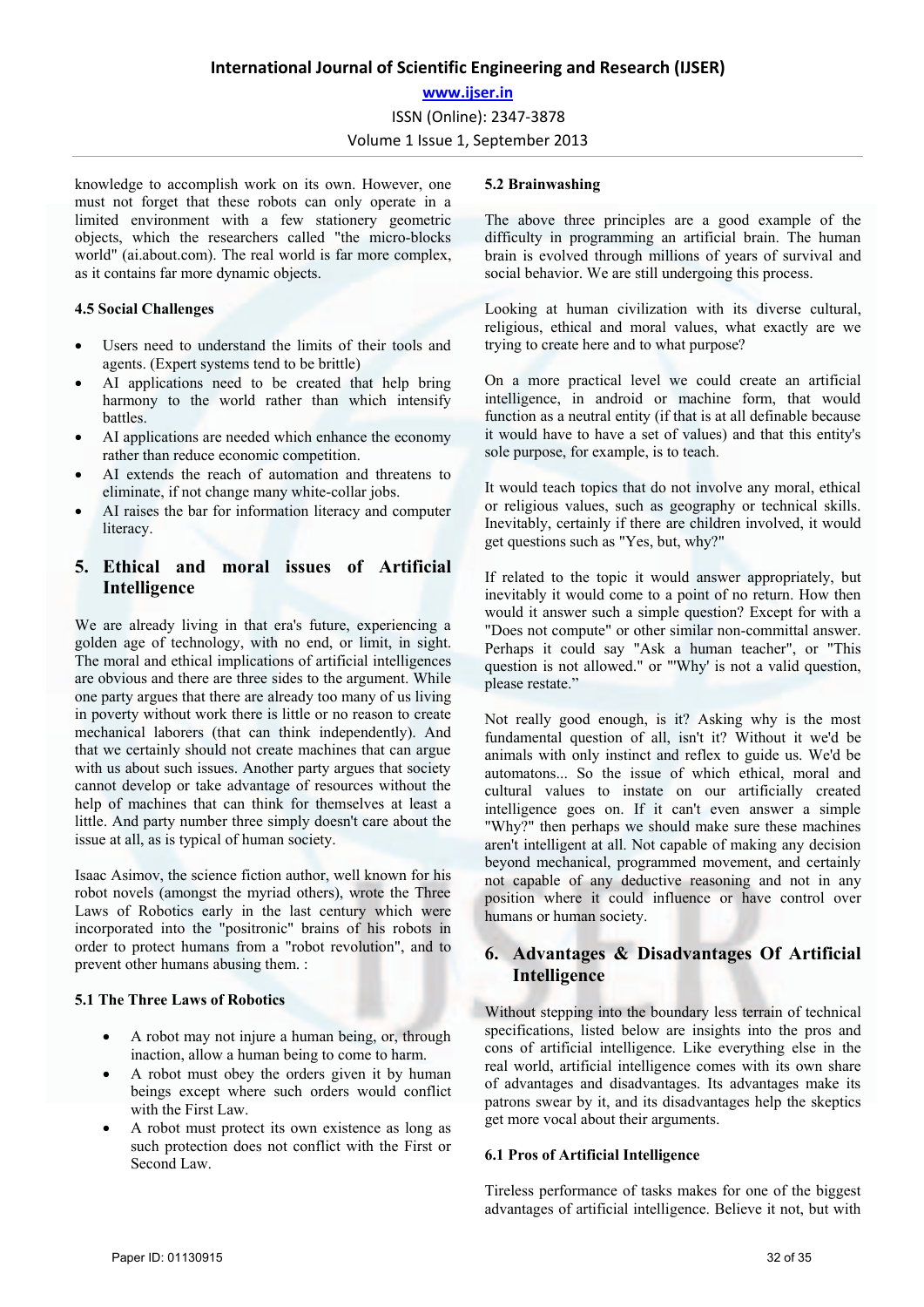**www.ijser.in** ISSN (Online): 2347-3878 Volume 1 Issue 1, September 2013

the assistance of artificial intelligence, it actually is possible to get a particular job done without the harrowing need for a lunch break or a break for coffee. Unlike humans who need to take a break at the drop of a hat, a machine can get a particular job done in the blink of an eye and that's not necessarily a bad thing. Thus you see how the 'tireless factor' in its very own way has managed to add to the success of artificial intelligence as we know it.

With artificial intelligence 'copying' becomes that much easier. Copying here does not refer to a student copying from another in an exam. It in fact refers to the training of an artificial mind to perform a particular task, duplication of task-performance if you will. When compared to the training of a large workforce to perform a certain set of tasks, training an artificial mind to do the same makes for a slightly more feasible option.

Most of the time, if not all the time, when a human being makes a decision, he or she does so after taking well into consideration his/her emotions. This setback that plagues the psyche of a human being is absent when an artificial mind performs a given task. With an artificial mind it is more about making logical and feasible decisions and so much lesser about giving into emotions. Maybe this is because an artificial mind feels no real emotions to speak of.

Artificial intelligence finds applications in space exploration. Intelligent robots can be used to explore space. They are machines and hence have the ability to endure the hostile environment of the interplanetary space. They can be made to adapt in such a way that planetary atmospheres do not affect their physical state and functioning.

Intelligent robots can be programmed to reach the Earth's nadirs. They can be used to dig for fuels. They can be used for mining purposes. The intelligence of machines can be harnessed for exploring the depths of oceans. These machines serve human so well especially where human intelligence has serious limitations.

Intelligent machines can replace human beings in many areas of work. Robots can do certain laborious tasks. Painstaking activities, which have long been carried out by humans can be taken over by the robots. Owing to the intelligence programmed in them, the machines can shoulder responsibility to a certain extent. They can be made to manage themselves and their time to complete the assigned tasks.

Emotions that often intercept rational thinking of a human being are not a hindrance for artificial thinkers. Lacking the emotional side, robots can think logically and take the right decisions. Sentiments are associated with moods that affect human efficiency. This is not the case with machines with artificial intelligence.

Thus artificial intelligence can be utilized in the completion of repetitive and time-consuming tasks efficiently.

Intelligent machines can be employed to do certain dangerous tasks. Machines equipped with artificial intelligence can be made to thoughtfully plan towards the fulfillment of tasks and accordingly adjust their parameters such as their speed and time. They can be made to act quickly, unaffected by anything like emotion and take the tasks towards perfection.

#### **6.2 Cons of Artificial Intelligence**

The risk of a breakdown makes for, one of the, if not the biggest disadvantage or con of artificial intelligence. It's like spending a million bucks on a car to get you from Point A to Point B and having to deal with the issue of the car breaking down one day after its purchase. Similarly, artificial intelligence is all about the effortless performance of a job, but in the event of a breakdown, the whole picture can turn dark.

Apart from the risk of a breakdown, there also always is the imminent risk of a loss of data. In certain cases, due to the malfunction of certain components, a machine can fail to keep within its memory the files that it should have. This is something that can also happen with humans. When a human being is in charge of the collection and storage of data and fails to perform his or duty, it's something that's accepted and often branded as human error. However, with a machine it is not expected and this makes all the difference, ultimately making it a disadvantage.

The first concern regarding the application of artificial intelligence is about ethics and moral values. Is it ethically correct to create replicas of human beings? Do our moral values allow us to recreate intelligence? Intelligence is after all a gift of nature. It may not be right to install it into a machine to make it work for our benefit.

Imagine robots working in hospitals. Do you picture them showing care and concern towards the patients? Imagine intelligent machines employed in creative fields. Do you think the robots will excel in such fields? Thinking machines lack a creative mind. Human beings are emotional intellectuals. They think and feel. Their feelings guide their thoughts.

If robots begin replacing humans in every field, it may lead to unemployment. People will be left with nothing to do. Empty time may result in its destructive use. Thinking machines will govern all the fields and populate all positions pre-occupied by people.

Apart from all these issues, there is a fear of robots superseding us! Ideally human beings should continue being the masters of machines. If things turn the other way round, the world will turn into chaos. Intelligent machines may prove to be smarter than us; they might enslave us and start ruling the world. Man's greedy creativity may endanger mankind!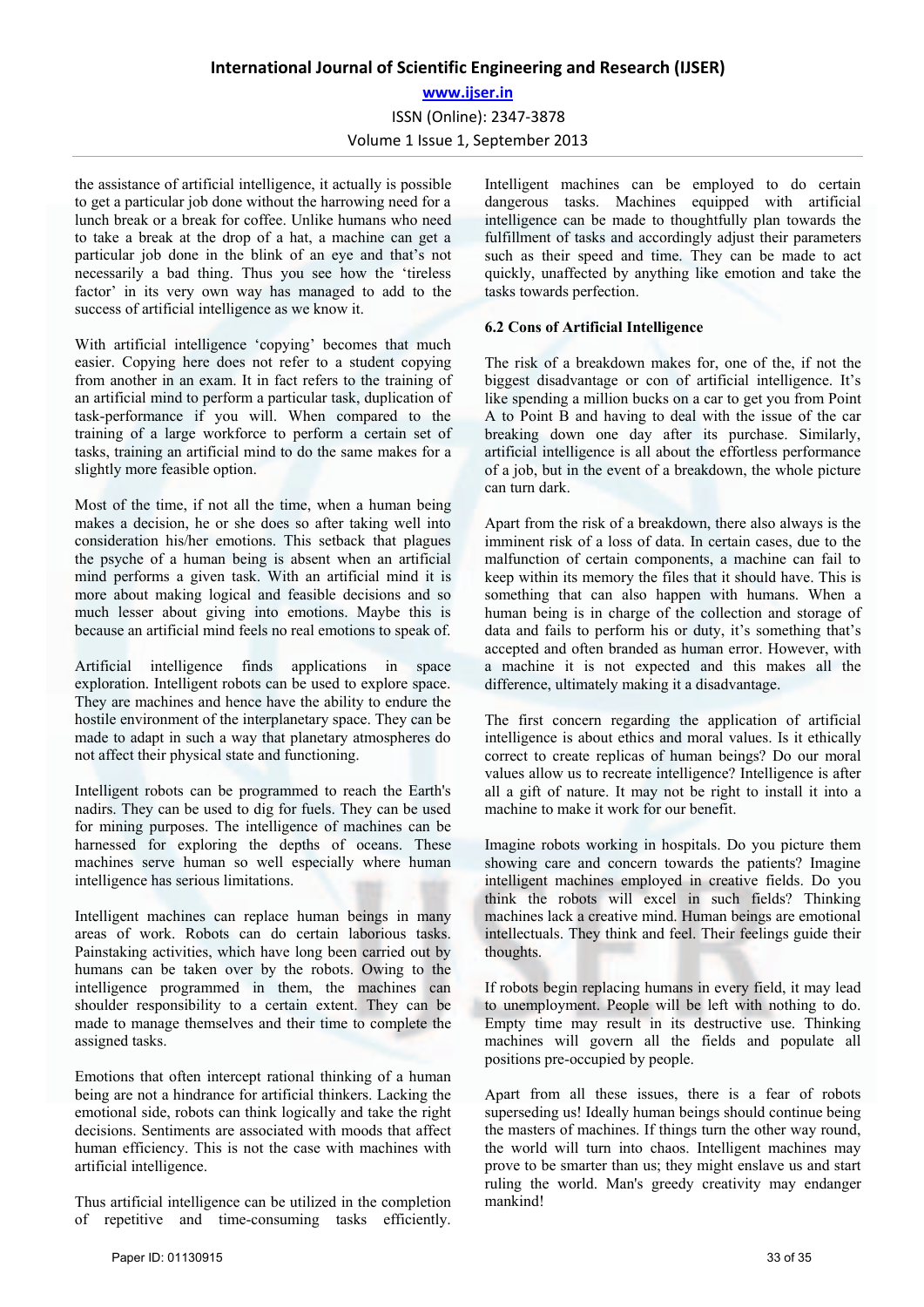**www.ijser.in**

ISSN (Online): 2347-3878

Volume 1 Issue 1, September 2013

Eventually, it is up to you whether to stand by artificial intelligence or understand the likely disaster that it may lead to. In my view, there is no ideal replacement for human beings. Artificial intelligence can help alleviate the difficulties faced by man but intelligent machines can never be 'human'.

#### **6.3 Summary**

- Efforts in artificial intelligence leading to valuable new services and applications
- Innovations in privacy will be enabling
- AI methods for learning & reasoning promises to play a key role in these innovations

## **7. Conclusion**

The field of artificial intelligence is truly a fascinating one. Like many other new technologies, AI is changing our lives every day. It is quite possible that the near future will bring intelligent machines to make life more convenient and comfortable for all of us. Although some may argue otherwise, there is no need to fear artificial intelligence. Like all other machines, AI machines do what human programmers tell them to do. There is, however, a need to understand AI, for it is through understanding that we can make the AI technology most beneficial.

While expert systems can be extremely helpful to human beings, there are tasks that current expert systems simply cannot accomplish. To return to our past example, the spellchecking utility can check mechanics of an article. However, it cannot check all important aspects of an article such as content and logic. Thus, it is only a marginally helpful proofreader. It would be a much more competent proofreader if it could identify logical shortcomings and so on. To do so, an expert system must be able to make cognitive connections between objects. AI just finished with its period of infancy. It has ramifications that yet remain unknown to everyone. The effort and research can bring the surprising innovations. There are also results which cannot be foreseen when the computer begins to think for itself. A computer it can be used in different ways depending on the user's needs

# **Reference**

- [1] Barrett, Justin L., and Frank C. Keil. 1996. "Conceptualizing a Nonnatural Entity: Anthropomorphism in God Concepts." Cognitive<br>Psychology 31 (3): 219–247. Psychology  $31$  (3): doi:10.1006/cogp.1996.0017.
- [2] Elaine Rich, Kevin Knight 1991, "Artificial Intelligence".
- [3] Hibbard, Bill. 2001. "Super-Intelligent Machines." ACM SIGGRAPH Computer Graphics 35 (1): 13– 15.
- [4] Nilsson, Nils J. *Principles of Artificial Intelligence*, Narosa Publishing House New Delhi, 1998
- [5] Norvig, Peter *Paradigms of Artificial Intelligence*  Programming Morgan Kaufmann Publishers, San Mateo, California 1992
- [6] Norvis, Peter & Russel, Stuart *Artificial Intelligence: A modern Approach,* Prentice Hall, NJ, 1995
- [7] Patterson, Dan W. *Introduction to Artificial Intelligence and Expert Systems*, Prentice Hall of India Private Limited New Delhi, 1998
- [8] Schildt, Herbert *Artificial Intelligence Using C*, Osborne McGraw Hill Berkeley, California,, 1987
- [9] W. Patterson "An Introduction to Artificial Intelligence and Expert System".
- [10] http://www.cee.hw.ac.uk/~alison/ai3notes/all.html
- [11] http://www.siggraph.org/publications/newsletter/is sues/v35/v35n1.pdf.
- [12] http://www.acm.org/crossroads/xrds3-1/aied.html

# **Author Profiles**



**Shubhendu S. Shukla** has completed his MA (Economics) in 2005 and MBA in 2007, and M.Phil (Management) in 2010. He has done Post Graduated Diploma in Computer Applications from IGNOU and Post Graduated

Diploma in International Business from Annamalai University. Author is Member of Editorial Board in Reviewer Panel of International Journal of Science and<br>Research (IJSR) ISSN: 2319-7064 Research (IJSR) ISSN: 2319-7064<br>(www.iisr.net/editorial.php). International Journal of  $(www.ijsr.net/editorial.php)$ , International Scientific Engineering and Research (IJSER) ISSN: 2614- 7324 (www.ijser.in/members.php), International Journal of Engineering Research and Technology (IJERT) ISSN: 2278-0181, ISO 3297:2007 http://www.ijert.org/aboutus/review-board?start=9). He has worked with a prominent IT Company (Wipro Technologies) as Project Manager for e-Governance that was a Central Govt. Project about e-District, during his job he was responsible for Dealing with Consultant (Wipro), dealing with Techo team i.e. Trainer and other staff, he also Co-ordinate with District Administrative staff for monitoring, reporting, and his proposals and finally developed the Study materials. Author has more than 6 years of experience in academics as he is currently working as Asst professor in SR Group of Institutions, Lucknow. With the academics author has publish 12 International Research Paper, 7 national Research Papers, attended 7 National Conferences and Seminars, 5 International Seminars. Apart from SR Group of Institutions, Lucknow, he is Guest and Visiting Faculty of Study Centers of Global Open University Nagaland, Karnataka State Open University, Sikkim Manipal University.

Author has taught variety of subjects as Marketing, Sales and Distribution, Production and Operation management, Computer Application in Management, System Analysis &